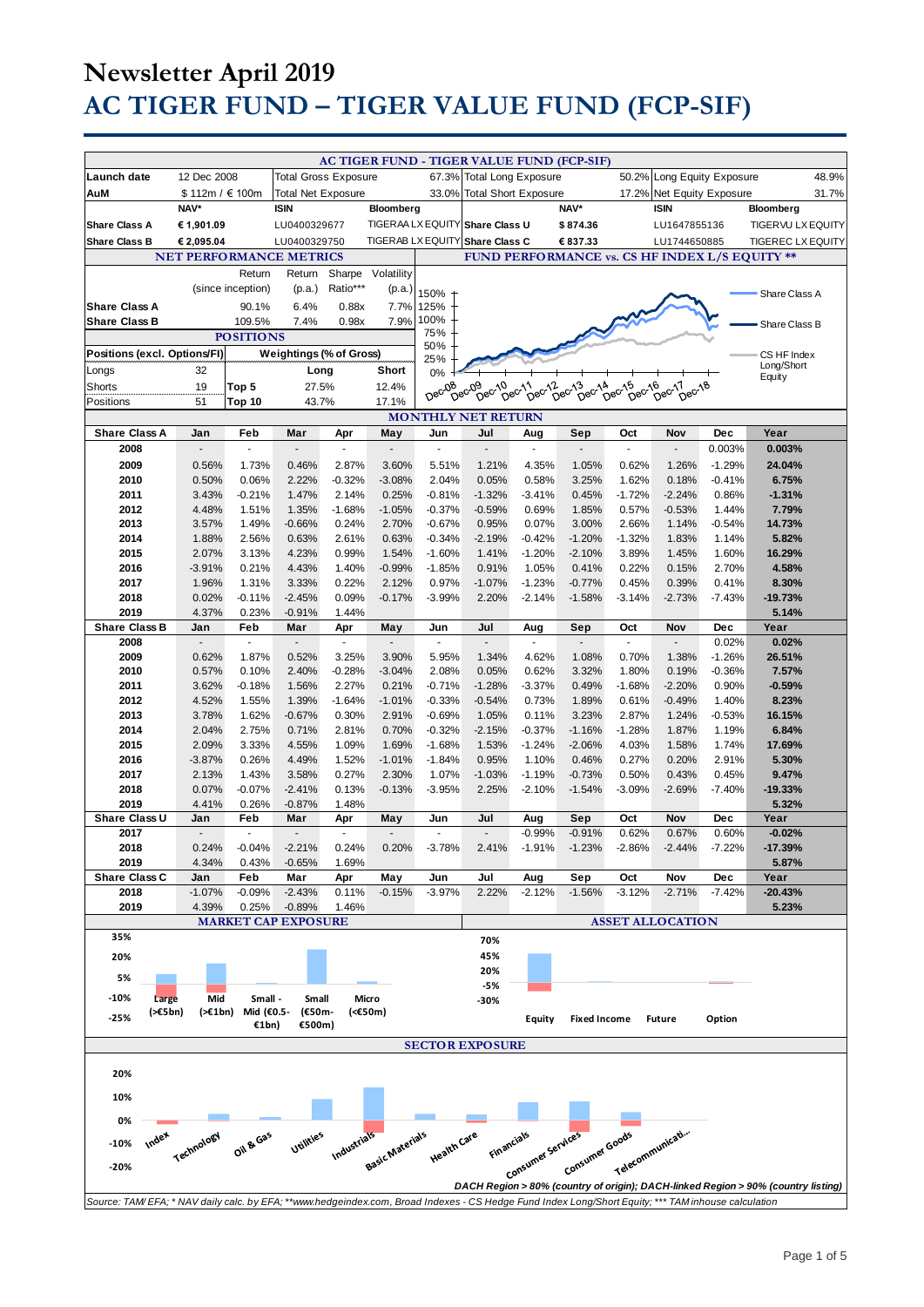## **Tiger Value Fund – April 2019**

### **O Returns: +1.44% (class A)/+1.48% (class B)/+1.69% (class U)**

In April, the Tiger Value Fund ("TVF") had a net return of +1.44% for share class A and +1.48% for share class B, making a cumulative net return of +5.14%/+5.32% for share class A and B for the yearto-date and  $+90.1\%/+109.5\%$  since inception (share class A/B). Our FX hedged USD share class U had a net return of  $+1.69\%$  in April, making a cumulative net return of 5.87% for the year to date.

### **O Commentary: TVF with low exposure and value is lagging**

In April we kept average net equity exposure in a range of around 25-37% closing at 31.7% at month end. As in previous market upturns the Tiger Value Fund is lagging most indices as we had a fairly low net and gross exposure and as our value stocks are lagging the overall market.

Our outstanding top attributers were TUI (+44bp), VA-Q-TEC (+44bp), Bauer AG (+43bp), PNE Wind (+38bp), Strabag (+34bp) and BAYER (+26bp). Bauer rallied around 40% in April as it announced strong FY2018 results and a good outlook. Despite the fact that the stock is nearly up 100% in 2018 Bauer is still trading at around 10x PER19 and a double-digit FCF yield. TUI and VA-Q-TEC recovered from low share price levels. At both stocks we saw insider buying earlier this year. VA-Q-TEC is a high-tech company for insulation systems with accelerating growth momentum. We expect VA-Q-TEC to beat consensus expectations significantly this year as the company managed to onboard several new service customers which started with lower volumes last year but should significantly increase the business with VA-Q-TEC in 2019. Usually, once a client is onboarded service revenues continuously grow quarter over quarter at above average group margins. We expect additional service customer wins this year which should even accelerate VA-Q-TECs current strong EBITDA growth momentum.

On the negative side our hedges and single short book burdened the performance with 22bp and 200bp respectively. We managed to double our June and September crash protection DAX Put option position to 1400 contracts when implied volatilities were at year lows.

### **O Outlook: Rally on thin air**

Global equity markets rallied sharply in April on continued expectations of a US/China trade deal and strong credit expansion in China bolstering hopes of a swift earnings recovery. Nevertheless, current earnings trends are still down with Stoxx Europe 600 earnings expected to decline -4.2% in Q1 2019 year-on-year. Although some companies continued to see healthy revenue growth and even margin expansion in Q1, much of the strength was based on executing order backlog from the end of 2018.

While there is no denying that the decline in economic momentum has stabilized, the market has gone too far in anticipating a reacceleration in growth, in our opinion. The Markit/BME Germany Manufacturing PMI index stabilized at 44.4 in April (44.5 March) but is still at very low levels. With monetary policy exhausted in most parts of the world we see little to support a strong recovery in coming months and believe that there is risk for disappointment and that the rally might soon run out of air.

Furthermore, the equity rally is still fairly narrow with many stocks not participating, while some are hitting new all-time-highs. We maintain focused on value stocks that offer excellent risk/reward, many of which has lagged the rally so far. In case of a continued firm equity market these stock are likely to catch up, while if the market rolls over again these stocks have protected downside from extremely depressed valuations.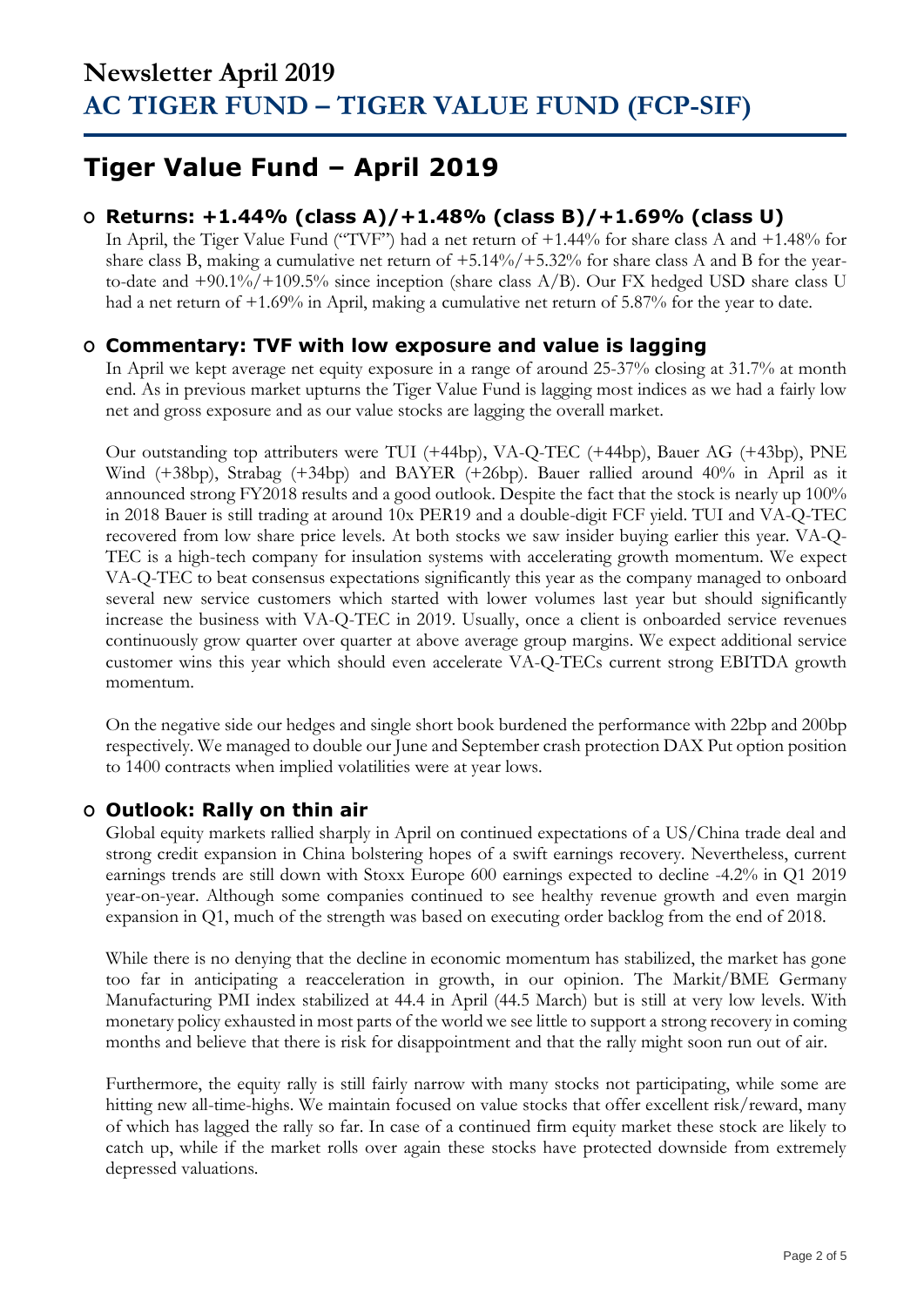We have continued to run the Tiger Value Fund at the lower end (~30%) of our normal net exposure range (30-60%). Individual long and short ideas will continue to be the main driver for our net exposure in the coming months with the aim to participate in equity market upswings but to be protected on the downside.

We are naturally frustrated that the TVF has not been able to perform better so far in 2019 but we remain committed to our tried and tested patient investment strategy that has served us well in the last 10 years.

### *The Tiger Value Fund Desk, 3rd May 2019*

**Matthias Rutsch Marc Schädler Peter Irblad**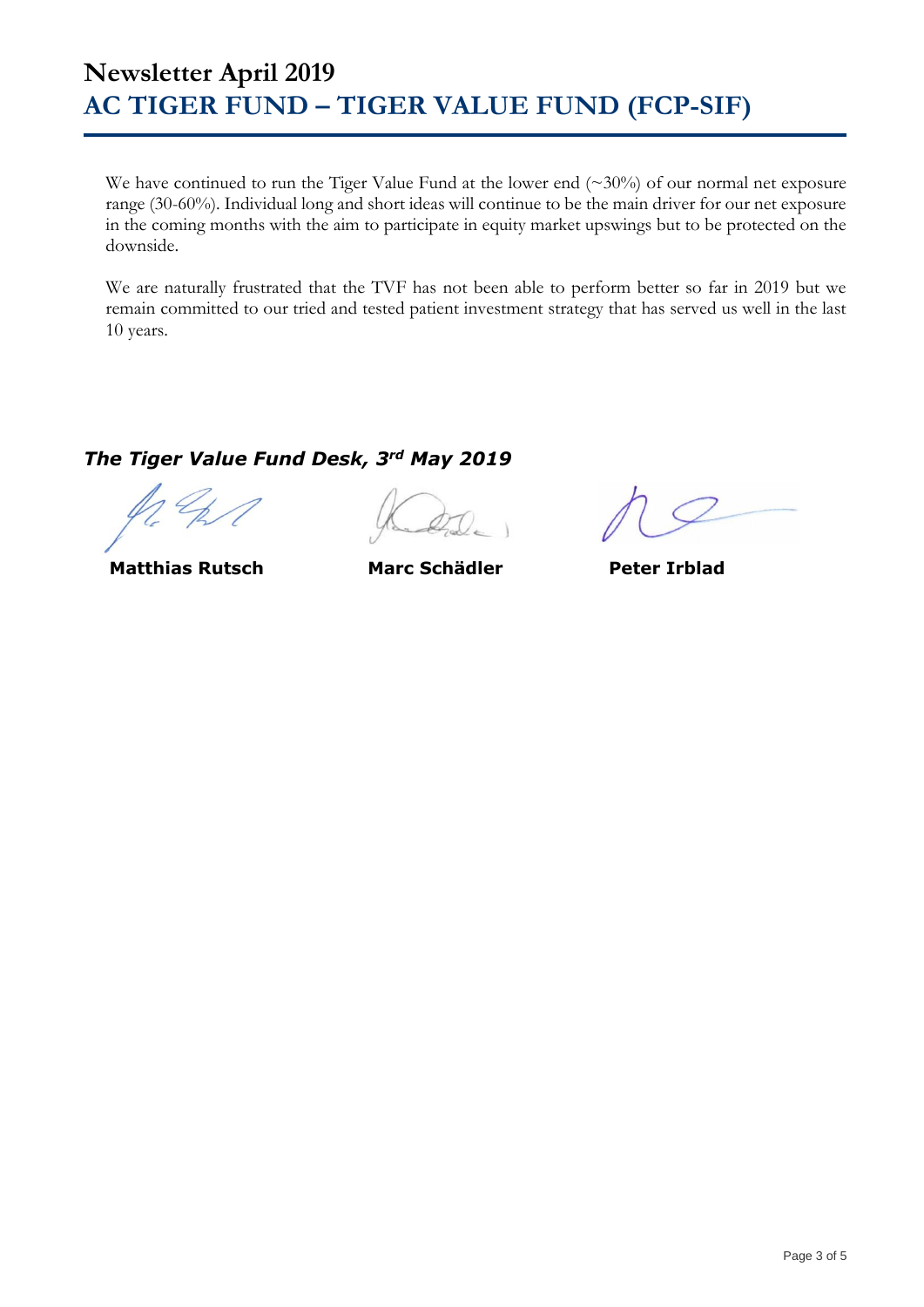#### **Objectives**

The objective is to identify undervalued companies with external catalysts and/or initiate pro-active measures to create shareholder value. The fund aims for a 5 year return of 10-15% p.a. with strong focus on capital preservation.

#### **Investment Strategy**

The Investment Advisor is a specialized fundamental European long/short equity investment manager. The investment philosophy is based on seeking out undervalued value creating companies where we see upcoming catalysts and/or value creation measures that could improve the intrinsic value of the company and drive shareholder returns. At the same time we seek to profit from identifying overvalued value destroying companies where the intrinsic value is continuously being eroded. For each position we perform a detailed analysis including a 360 degree research process and 10 point scoring system (further details are available in our DDQ of investor presentation). The managers foresee a direct dialog with the company as well as with other shareholders to support management to initiate value creating measures. Their partner network i.e. other shareholders, consultants, sector experts, media etc. will help to impact positive change.

The fund intends to engage in 20-40 long investments (excl. residual positions, options and fixed income) with a target net long exposure of around 20-50%. The geographic focus is likely to be Germany, Switzerland and Austria.

| <b>Fund Information</b>   |                             | <b>Fee Structure and Risk Management</b> |                        |
|---------------------------|-----------------------------|------------------------------------------|------------------------|
| Currency                  | EUR.                        | Admin/Custodian Fee                      | Up to 0.49%            |
| Legal Entity              | <b>FCP-SIF</b>              | Advisory (Mgmt) Fee                      |                        |
| <b>Fund Domicile</b>      | Luxembourg                  | Share Class A/U                          | 2.00%                  |
| <b>Fund Structure</b>     | Open-ended multi-class      | Share Class B                            | 1.50%                  |
|                           |                             | Share Class $C^{**}$                     | 1.75%                  |
| Style mandate             | Long/Short and Active Value | Performance Fee                          |                        |
| <b>Investment Minimum</b> |                             | Share Class A/U                          | 20%                    |
| Share Class A/U           | € 125,000 /US-\$ 125,000    | Share Class B/C                          | 15%                    |
| Share Class B/C           | € 5,000,000                 | Hurdle Rate                              | None                   |
| Sub. Frequency            | Monthly                     | High Water Mark                          | Yes.                   |
| Red. Frequency            | Monthly                     | Eligible Investors                       | See Issue Document     |
| <b>Redemption Notice</b>  |                             | Leverage                                 | Maximum 200% of NAV    |
| Share Class A/U           | 5 business days*            | <b>Fund Benchmark</b>                    | CS HF Index L/S Equity |
| Share Class B             | 6 months                    |                                          |                        |
| Share Class C             | 1 month                     |                                          |                        |

\*) The redemption notice has to be send to the Administrator five business days prior to month end (cut-off 5pm). Therefore the redemption term is monthly with a notice period of 5 days. Please see the offering document for further information. \*\*) max. 1.75%

Investors: Sales documents may not be forwarded to investors other than those who meet the 'experienced investor' requirements under the Law of 2007.

#### **Fund Advisor Details and Service Providers**

| <b>Management Company</b>     | Alceda Fund Management SA       |
|-------------------------------|---------------------------------|
| <b>Investment Advisor</b>     | Tiger Asset Management GmbH     |
| <b>Swiss Representative</b>   | <b>ACOLIN Fund Services AG</b>  |
| <b>Prime Broker/Custodian</b> | SEB AB / SEB SA                 |
| <b>Administrator</b>          | European Fund Administration SA |
| <b>Auditor</b>                | PriceWaterhouseCoopers          |